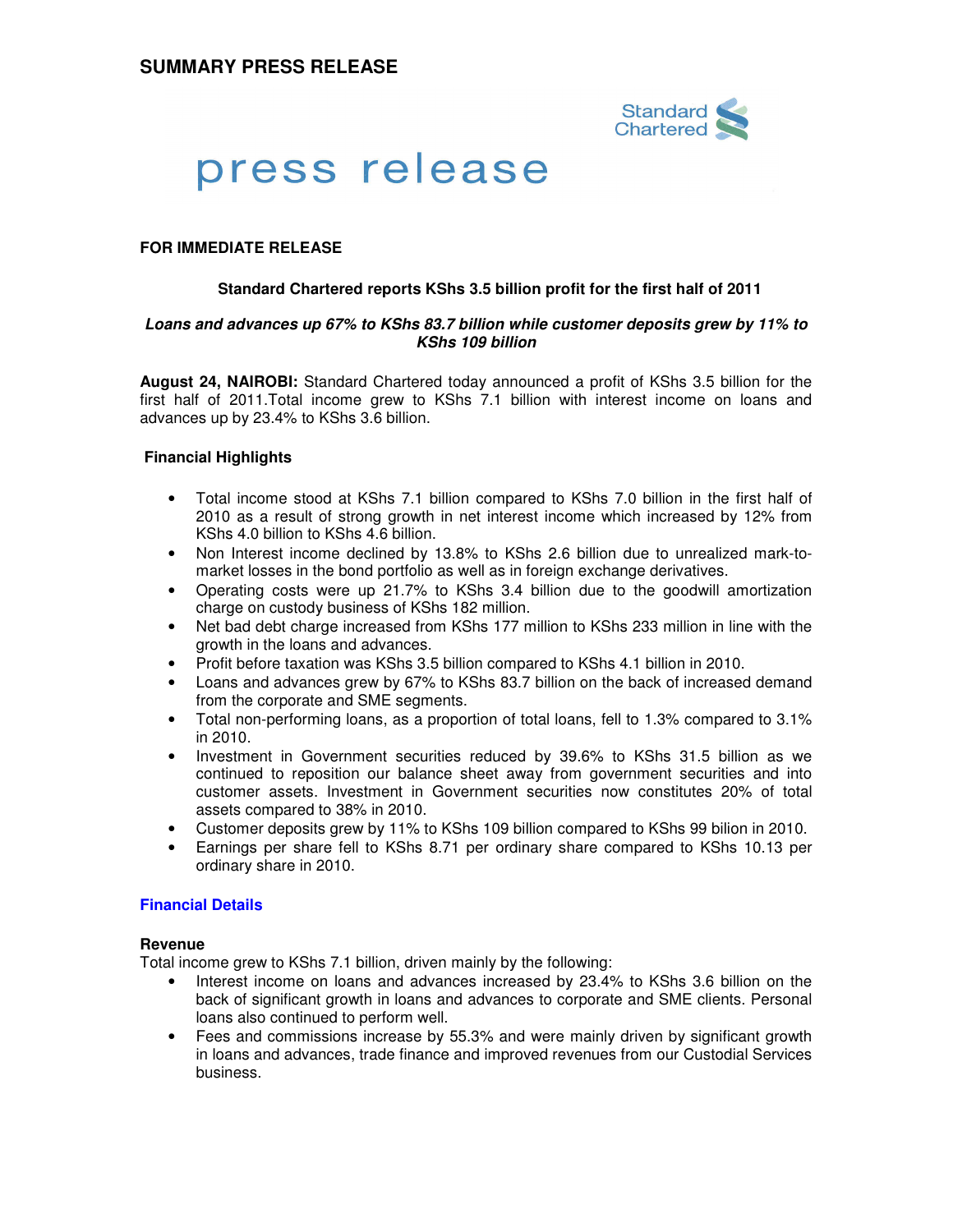## **SUMMARY PRESS RELEASE**

- Income from foreign exchange trading grew marginally by 4.6% to KShs 847million and was impacted by unrealized mark-to-market losses in a number of derivative positions, all of which are to unwind within the next 12 months.
- Other income, consisting mainly of income on government securities fell on the back of a 40% reduction in holdings in government securities as we repositioned our balance sheet in order to support the rapid growth in customer assets and mark-to-market losses in the bond trading book.

#### **Costs**

Total operating expenses increased by 21.7% to KShs 3.4 billion.

- Staff costs grew marginally by 5% to KShs 177 billion as we continued to grow staff headcount in line with our business growth
- Premises and equipment costs increased by 68.7% to KShs 406 million due to increase in costs associated with the New Head Office building.
- Other costs increased by 60% to KShs 1.378 billion mainly due to goodwill amortization charge relating to the acquisition of the Custodial Services business as well as our continued investment in infrastructure and technology to support business growth.

### **Loans and Advances**

Loans and advances grew to KShs 83.7 billion, driven mainly by growth in consumer, SME and corporate assets. The bank recorded excellent performance in the mortgage and corporate assets, which grew by 24% and 54% respectively. Personal loans grew by 32%

These product lines have grown significantly over the last few years and the momentum continues to be excellent.

### **Non-Performing Loans and Net Bad Debt Charge**

The net bad debt charge increased by 31.6% to KShs 233 million, from KShs 177million in 2010. The charge for Consumer Bank and Wholesale Bank increased in line with the growth in the size of the overall portfolio as expected.

Non-performing loans remain among the lowest in the market at KShs 1.09 billion and significantly, this has fallen below the KShs 2.0 billion mark**.** This translates to 1.3% of gross total loans compared to 3.1% in 2010. The bank is comfortable with the current level of provisions and continues to proactively manage our credit risks.

#### **Customer Deposits**

In the first half, customer deposits grew by 11% to KShs 109 billion. In the Consumer Bank, the momentum from the various products launched in the recent past, coupled with the aggressive sales promotion pushed total deposits to KShs 68.8 billion up 10%.

Growth in customer deposits in the Wholesale Bank was flat year on year due to the transactional nature of deposits for this business. However, the underlying 'sticky' deposits in this business showed growth as a result of strong sales supported by our world-class Integrated Cash Management System (ICMS).

Richard Etemesi, Managing Director and Chief Executive, Standard Chartered, said:

"The Bank has continued to perform well in the first half and the fundamentals of our balance sheet remain strong. We are especially pleased with the significant growth in our loans and advances which is in line with our strategy of supporting our Wholesale banking and SME clients.

However, the overall financial results for the first half were significantly impacted by the sharp rise in interest rates which resulted in the revaluation of our trading book and thereby causing a mark-